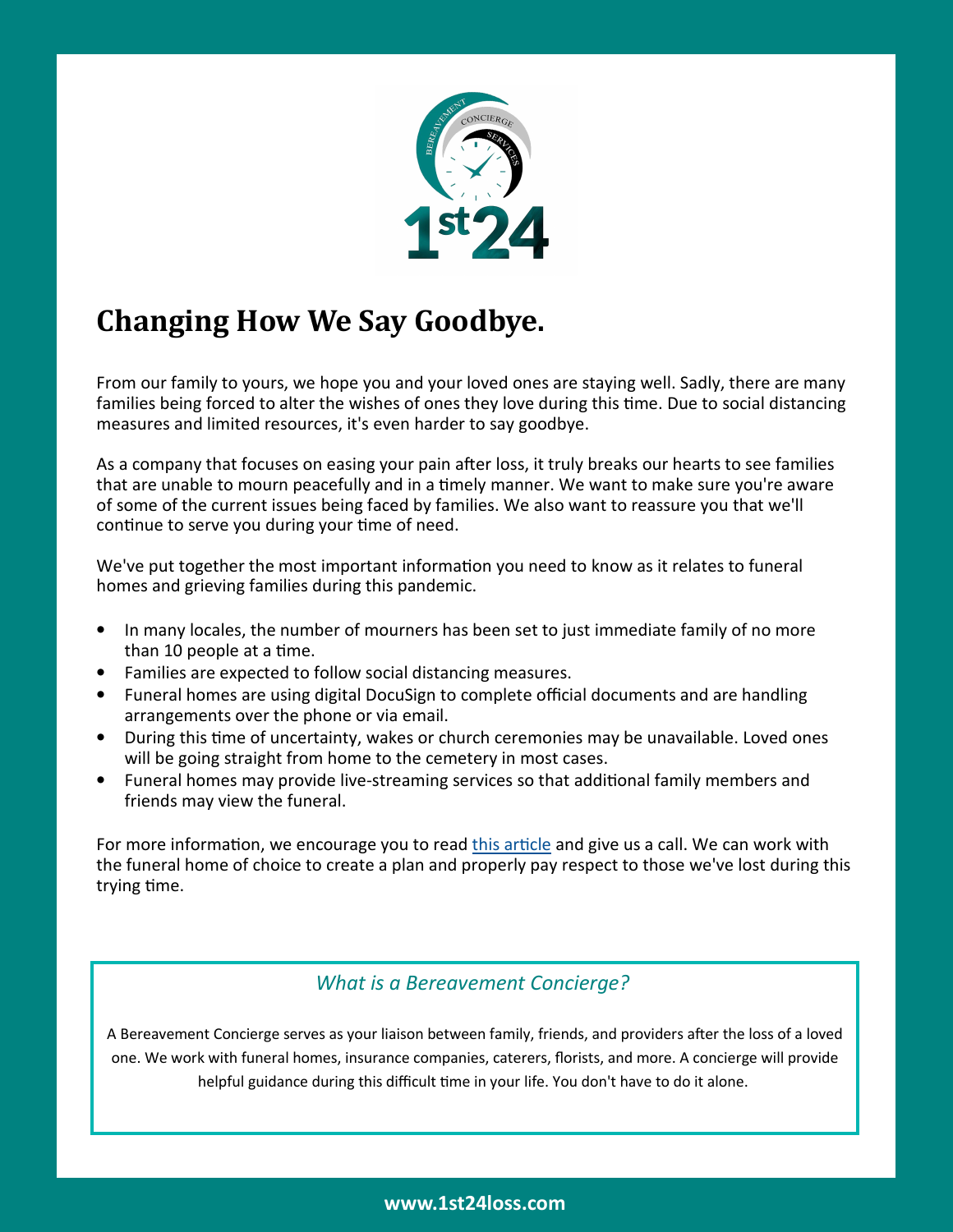

# **Living for Today with Grief.**

This pandemic sweeping the globe has not only left many of us anxious about life and death issues, but it has also left many of us struggling with existential losses. "To weather these uncertain times, it's important to acknowledge and grieve lost routines, social connections, family structures and our sense of security — and then create new ways to move forward," says chaplain and trauma counselor, Terri Daniel.

You may be wondering how you or society as a whole can move forward during this time of uncertainty. Here are some ways to honor your grief and find joy in your life.

## **1. Communicate with Others**

It can be as simple as picking up the phone and calling a friend or family member. You can also confide in a licensed professional virtually. Locate a professional near you that offers virtual services by clicking here. You may also find solace gathering a group of friends virtually using apps such as Zoom, Skype, Facetime or Facebook Live.

## **2. Get Creative**

Make a sculpture, draw, or begin journaling as a way to identify, express, and acknowledge loss and grief.

## **3. Meditate**

Make time to slow down and take several deep, calming breaths. Meditation can lower stress and calm feelings of anxiety. For beginners who want guidance, we recommend downloading a meditation app like Calm.

## **4. Practice Gratitude**

This one may surprise you. Gratitude helps us refocus our thoughts. And, although it may feel contrived at first, our mental state grows stronger and more positive with practice. Some of our favorite ways to practice gratitude include writing thank-you notes to loved ones, keeping a gratitude journal, and prayer.

How are you handling loss and grief? Share your experiences and tips with us online. Use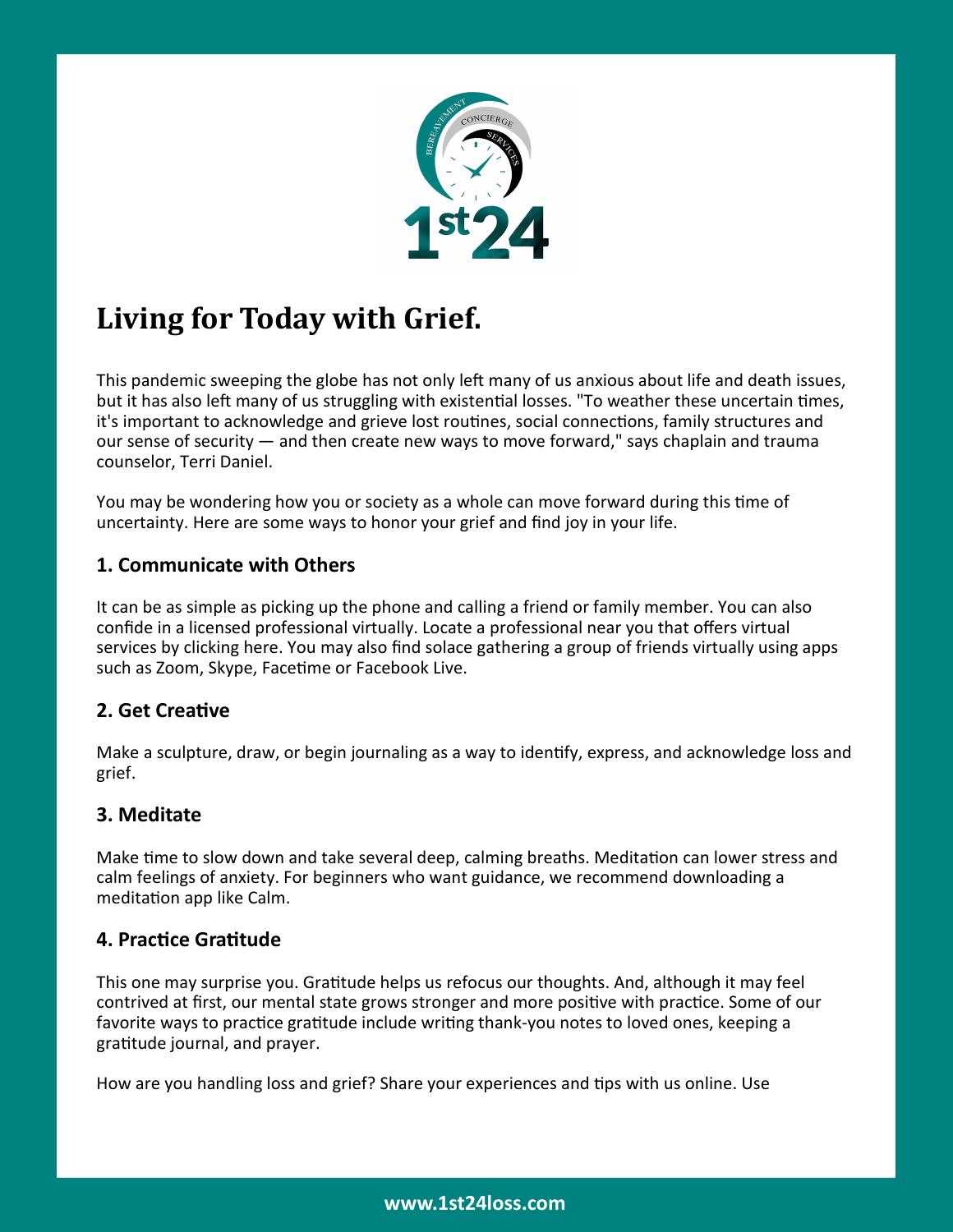

## **Preparing for Uncertainty.**

If recent events have taught us anything, it's that we should be prepared for times of uncertainty. Whether it's a global pandemic or the sudden loss of a family member, preparation provides peace of mind and lessens the burden on those you love. You may be wondering how you can prepare for such a life event. Continue reading for helpful tips and resources to better prepare you for the three most common uncertainties.

### **Natural Disasters**

Federal agencies, like Ready.gov, the National Oceanic and Atmospheric Administration and the Centers for Disease Control and Prevention, provide valuable resources for emergency preparedness. We recommend creating a family communication plan and ensuring all family members understand the plan.

## **Death of a Loved One**

At 1st 24 Bereavement Concierge, we work with families to ensure arrangements are addressed in advance. We recommend taking the following steps to ensure your wishes are carried out by loved ones.

- Organize important documents like life insurance and financial documents
- Work with an attorney to prepare a will and testament
- Discuss and finalize arrangements with the funeral home of your choice

Another great way to prepare is by completing a life review. This exercise ensures your love, gratitude, and commitment to family and friends is expressed. It can also positively impact your life right now. If you or a loved one feels overwhelmed by the process, it would be our honor to assist you.

#### **Financial Uncertainty**

How do you know your job will last for the next 10 years? What if you or a loved one incurs unexpected medical expenses? The easiest way to prepare for financial uncertainty is by saving. Make a goal to allocate a portion of your monthly earnings to savings. It need not be much and could be as low as 5%. The fact is when you allocate money specifically to uncertainty, you are better prepared to handle a financial disruption.

You don't have to handle this alone. We're here by your side during difficult times and can provide referrals upon request. Take this time at home to better prepare your family and enjoy one another. Sending peace, love, and healing to all.